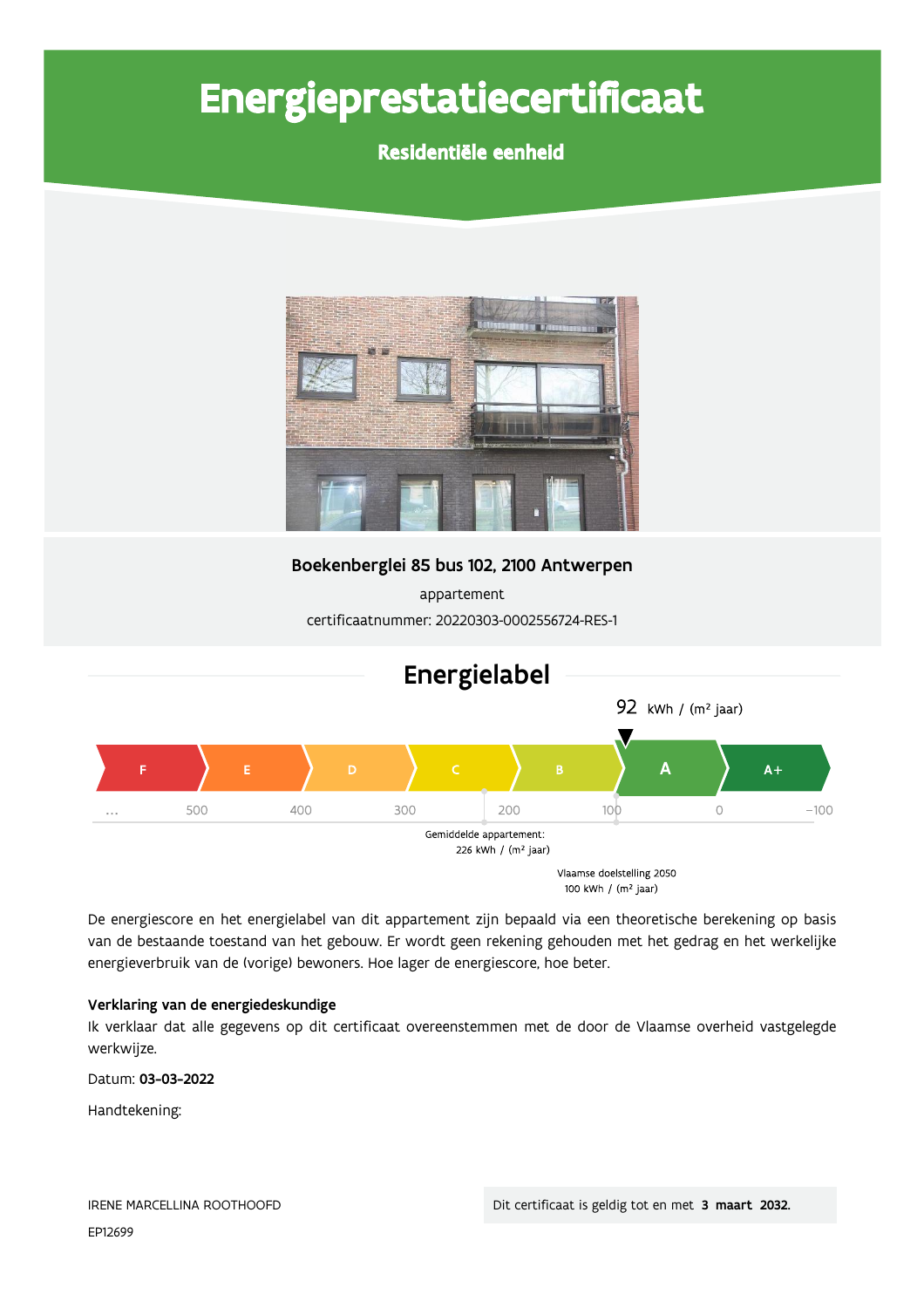Om met uw appartement te voldoen aan de energiedoelstelling, zijn er twee mogelijke pistes:



De U-waarde beschrijft de isolatiewaarde van daken, muren, vloeren, vensters ... Hoe lager de U-waarde, hoe beter het constructiedeel isoleert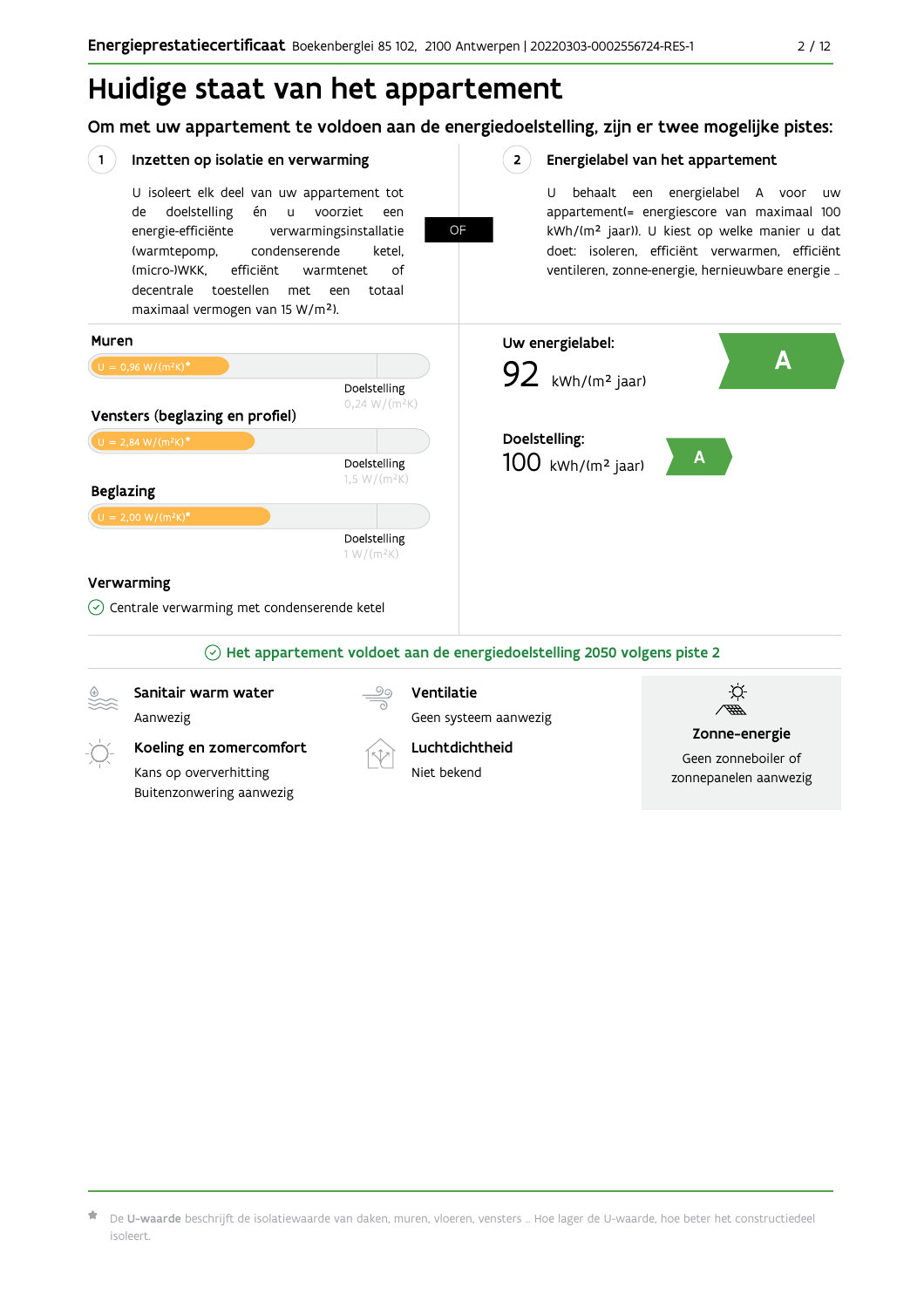## Aandachtspunten

Hou rekening met de volgende aspecten als u uw appartement energiezuinig en comfortabeler wilt maken.

Luchtdichtheid: De luchtdichtheid van uw appartement is niet gemeten. Een goede luchtdichtheid is nodig om de warmte niet via spleten en kieren te laten ontsnappen. U kunt de luchtdichtheid laten meten om eventuele lekken op te sporen en uw energielabel mogelijk nog te verbeteren.



 $\left( \begin{array}{c} 1 \end{array} \right)$ 

Ventilatie: Uw appartement beschikt mogelijk niet over voldoende ventilatievoorzieningen. Een goede ventilatie is echter noodzakelijk om een gezond binnenklimaat te garanderen. Overweeg daarom een ventilatiesysteem. Om energie te besparen, kunt u het best kiezen voor een systeem met vraagsturing of warmteterugwinning.



Koeling en zomercomfort: Uw appartement heeft kans op oververhitting, ondanks de aanwezige zonwering. Vermijd de plaatsing van een koelinstallatie, want die verbruikt veel energie. Bekijk of andere maatregelen mogelijk zijn om oververhitting tegen te gaan: 's nachts intensief ventileren, bijkomende zonwering ...



Sanitair warm water: Uw appartement beschikt niet over een zonneboiler. Overweeg de plaatsing van een zonneboiler of warmtepompboiler. Daarmee kunt u energie besparen.

#### Let op!

De aanbevelingen, aandachtspunten en eventuele prijsindicaties op het energieprestatiecertificaat worden standaard gegenereerd op de wijze die de Vlaamse overheid heeft vastgelegd. Laat u bijstaan door een specialist om op basis van de aanbevelingen en aandachtspunten een concreet renovatieplan op te stellen. De energiedeskundige is niet aansprakelijk voor de eventuele schade die ontstaat bij het uitvoeren van de standaard gegenereerde aanbevelingen of aandachtspunten.

#### Meer informatie?

- Voor meer informatie over het energieprestatiecertificaat, gebruiksgedrag, woningkwaliteit ... kunt u terecht op www.energiesparen.be.
- Meer informatie over uw appartement vindt u op uw persoonlijke woningpas. Surf naar woningpas.vlaanderen.be om uw woningpas te bekijken.
- Meer informatie over beter renoveren vindt u op www.energiesparen.be/ikbenoveer.

Gegevens energiedeskundige: IRENE MARCELLINA ROOTHOOFD 2960 Brecht EP12699

#### **Premies**

Informatie over energiewinsten, subsidies of andere financiële voordelen vindt u op www.energiesparen.be.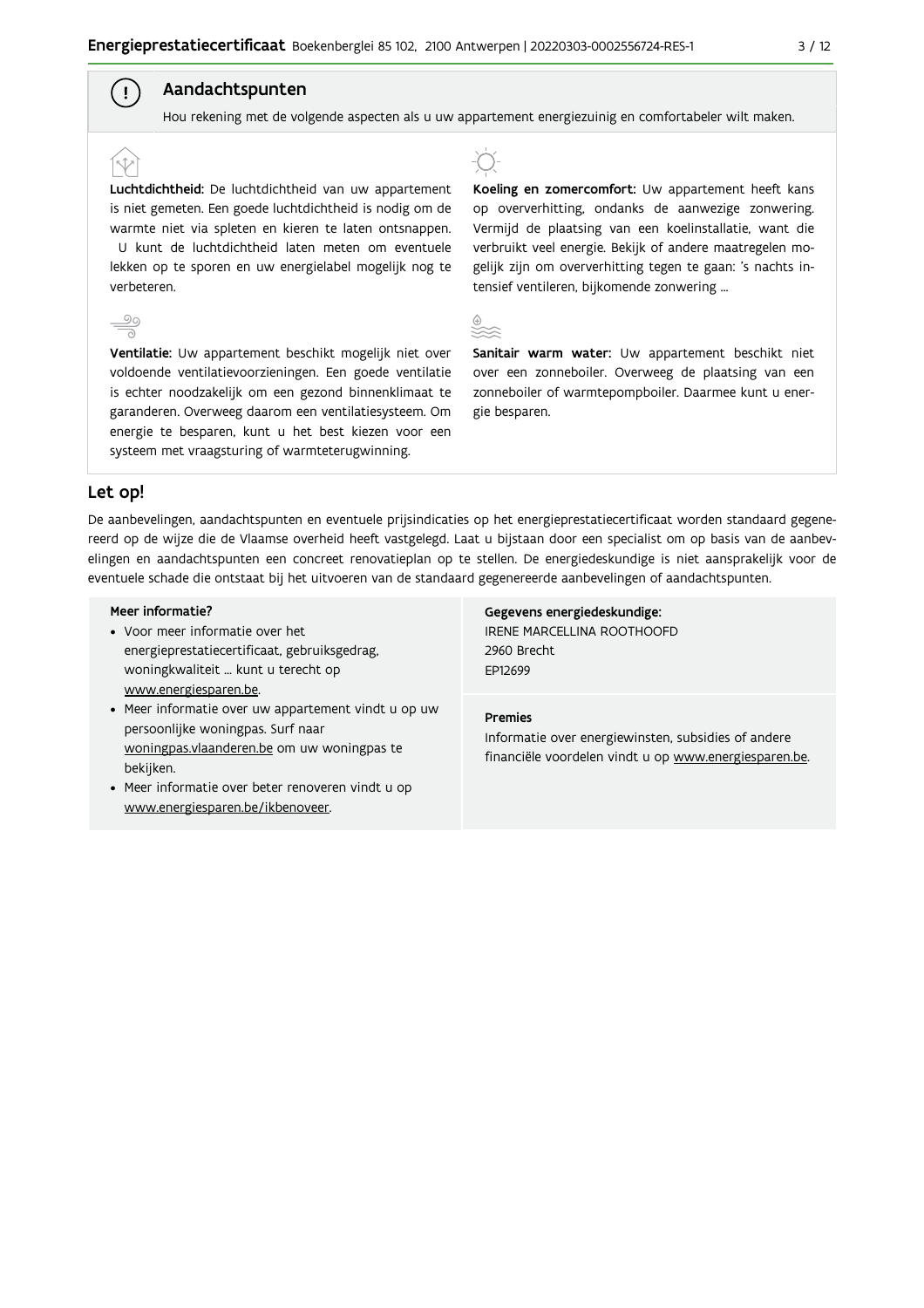Uw appartement voldoet aan de energiedoelstelling. In dit deel van het energieprestatiecertificaat vindt u een overzicht van de gegevens die de energiedeskundige heeft ingevoerd.

## **Inhoudstafel**

| Daken                             |    |
|-----------------------------------|----|
| Vensters en deuren                |    |
| Muren.                            | 8  |
| Vloeren                           | a  |
| Ruimteverwarming                  | 10 |
| Overige installaties              | 11 |
| Bewijsstukken gebruikt in dit EPC | 12 |
|                                   |    |

## Hoe wordt het EPC opgemaakt?

De eigenschappen van uw appartement zijn door de energiedeskundige ingevoerd in software die door de Vlaamse overheid is opgelegd. De energiedeskundige mag zich alleen baseren op zijn vaststellingen tijdens het plaatsbezoek en op bewijsstukken die voldoen aan de voorwaarden die de Vlaamse overheid heeft opgelegd. Op basis van de invoergegevens berekent de software het energielabel en genereert automatisch aanbevelingen en eventueel ook prijsindicaties. Bij onbekende invoergegevens gaat de software uit van veronderstellingen, onder meer op basis van het (ver)bouw- of fabricagejaar. Om zeker te zijn van de werkelijke samenstelling van uw muur, dak of vloer kunt u ervoor kiezen om verder (destructief) onderzoek uit te voeren (losschroeven stopcontact, gaatje boren in een voeg, binnenafwerking tijdelijk verwijderen ...). Voor meer informatie over de werkwijze, de bewijsstukken en de voorwaarden kunt u terecht op www.energiesparen.be.

De bewijsstukken die gebruikt zijn voor dit EPC, kan u terugvinden op pagina 12.

## **Energiedoelstelling 2050**

De energiedoelstelling van de Vlaamse Regering is om tegen 2050 alle woningen en appartementen in Vlaanderen minstens even energiezuinig te maken als een energetisch performante nieuwbouwwoning van 2017.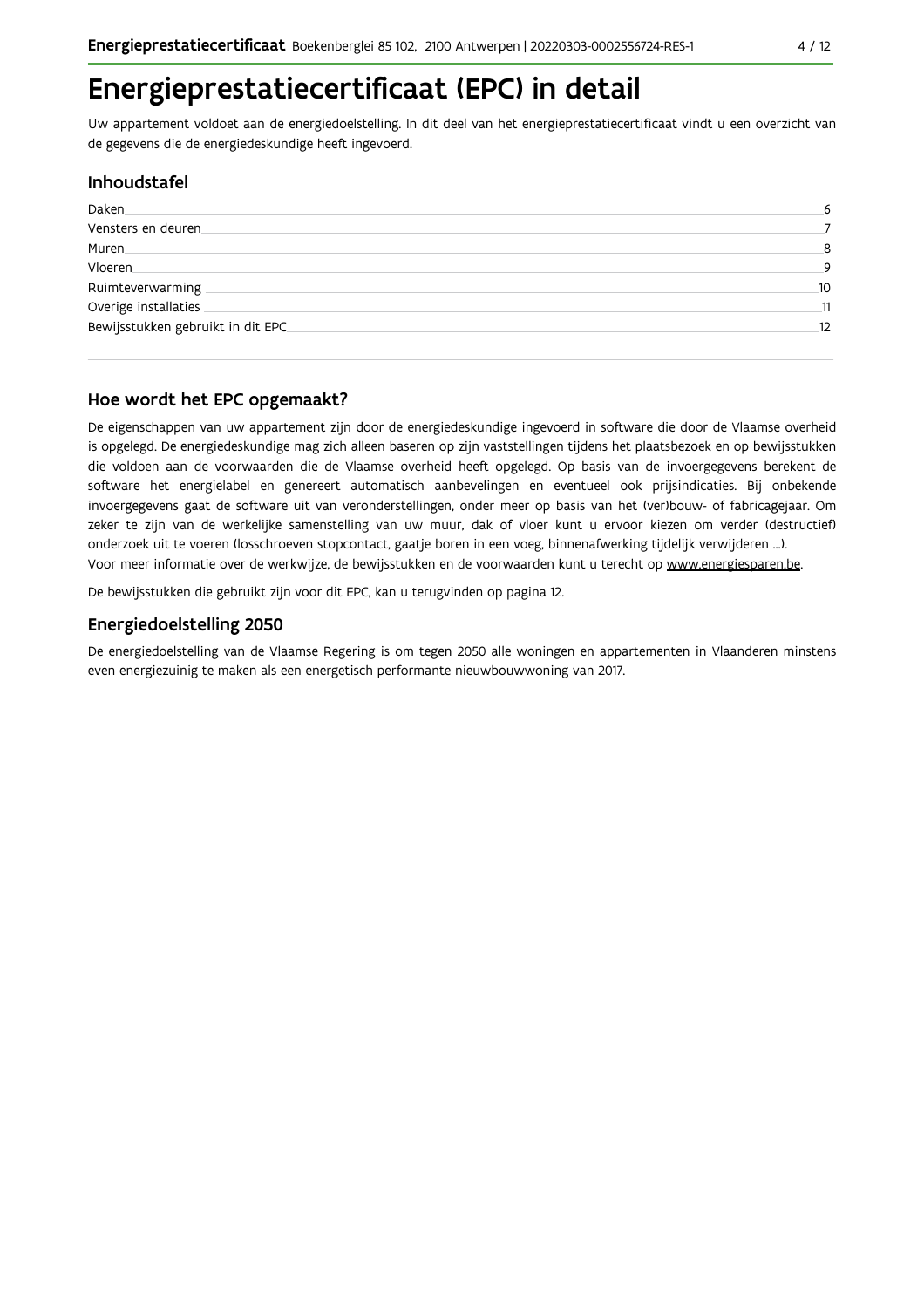## Algemene gegevens

| Gebouw id / Gebouweenheid id                                | 15815548 / 30912124 |
|-------------------------------------------------------------|---------------------|
| Datum plaatsbezoek                                          | 02/03/2022          |
| Referentiejaar bouw                                         | 1989                |
| Beschermd volume (m <sup>3</sup> )                          | 263                 |
| Ruimten niet opgenomen in het beschermd volume              | Kelder              |
| Bruikbare vloeroppervlakte (m <sup>2</sup> )                | 98                  |
| Verliesoppervlakte (m <sup>2</sup> )                        | 35                  |
| Infiltratiedebiet $(m^3/(m^2h))$                            | Onbekend            |
| Thermische massa                                            | Zwaar               |
| Open haard(en) voor hout aanwezig                           | Neen                |
| Niet-residentiële bestemming                                | Geen                |
| Ligging van de eenheid in het gebouw                        | 1e rechts           |
| Berekende energiescore (kWh/(m <sup>2</sup> jaar))          | 92                  |
| Karakteristiek jaarlijks primair energieverbruik (kWh/jaar) | 9.057               |
| CO <sub>2</sub> -emissie (kg/jaar)                          | 1.810               |
| Indicatief S-peil                                           | 64                  |
| Gemiddelde U-waarde gebouwschil (W/(m <sup>2</sup> K))      | 1,74                |
| Gemiddeld installatierendement verwarming (%)               | 76                  |

## Verklarende woordenlijst

| beschermd volume                                    | Het volume van alle ruimten die men wenst te beschermen tegen warmteverlies naar<br>buiten, de grond en aangrenzende onverwarmde ruimten.                                                                                                                                      |
|-----------------------------------------------------|--------------------------------------------------------------------------------------------------------------------------------------------------------------------------------------------------------------------------------------------------------------------------------|
| bruikbare vloeroppervlakte                          | De vloeroppervlakte binnen het beschermd volume die beloopbaar en toegankelijk is.                                                                                                                                                                                             |
| U-waarde                                            | De U-waarde beschrijft de isolatiewaarde van daken, muren, vensters  Hoe lager de<br>U-waarde, hoe beter de constructie isoleert.                                                                                                                                              |
| R-waarde                                            | De warmteweerstand van een materiaallaag. Hoe groter de R-waarde, hoe beter de<br>materiaallaag isoleert.                                                                                                                                                                      |
| lambdawaarde                                        | De warmtegeleidbaarheid van een materiaal. Hoe lager de lambdawaarde, hoe beter<br>het materiaal isoleert.                                                                                                                                                                     |
| karakteristiek jaarlijks primair<br>energieverbruik | De berekende hoeveelheid primaire energie die gedurende één jaar nodig is voor de<br>verwarming, de aanmaak van sanitair warm water, de ventilatie en de koeling van een<br>appartement. Eventuele bijdragen van zonneboilers en zonnepanelen worden in<br>mindering gebracht. |
| berekende energiescore                              | Een maat voor de totale energieprestatie van een appartement. De berekende<br>energiescore is gelijk aan het karakteristiek jaarlijks primair energieverbuik, gedeeld<br>door de bruikbare vloeroppervlakte.                                                                   |
| S-peil                                              | Een maat voor de energieprestatie van de gebouwschil van een appartement. Het<br>S-peil houdt rekening met de isolatie, de luchtdichtheid, de oriëntatie, de<br>zonnewinsten en de vormefficiëntie. Hoe lager het S-peil, hoe energie-efficiënter de<br>gebouwschil.           |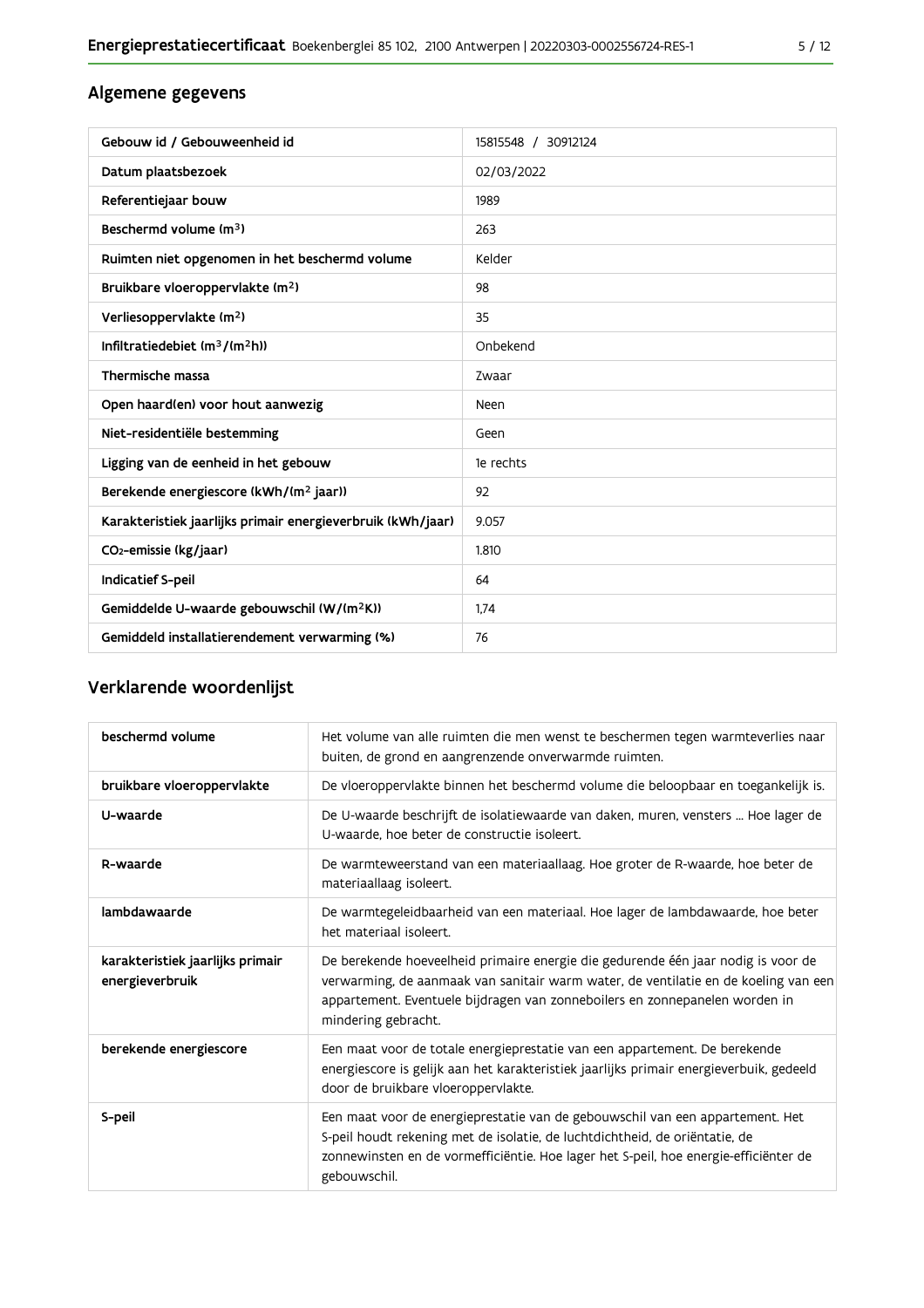## **Daken**

## Technische fiche daken

Indien u werken plant, laat u dan bijstaan door een architect, aannemer of vakman voor deskundig advies en een goede uitvoering van de werken. Onderstaande gegevens zijn de invoergegevens van de energiedeskundige. Hiermee kunt u uw potentiële vakman inlichten over de huidige energetische toestand van uw appartement.



#### Legende

a dak niet in riet of cellenbeton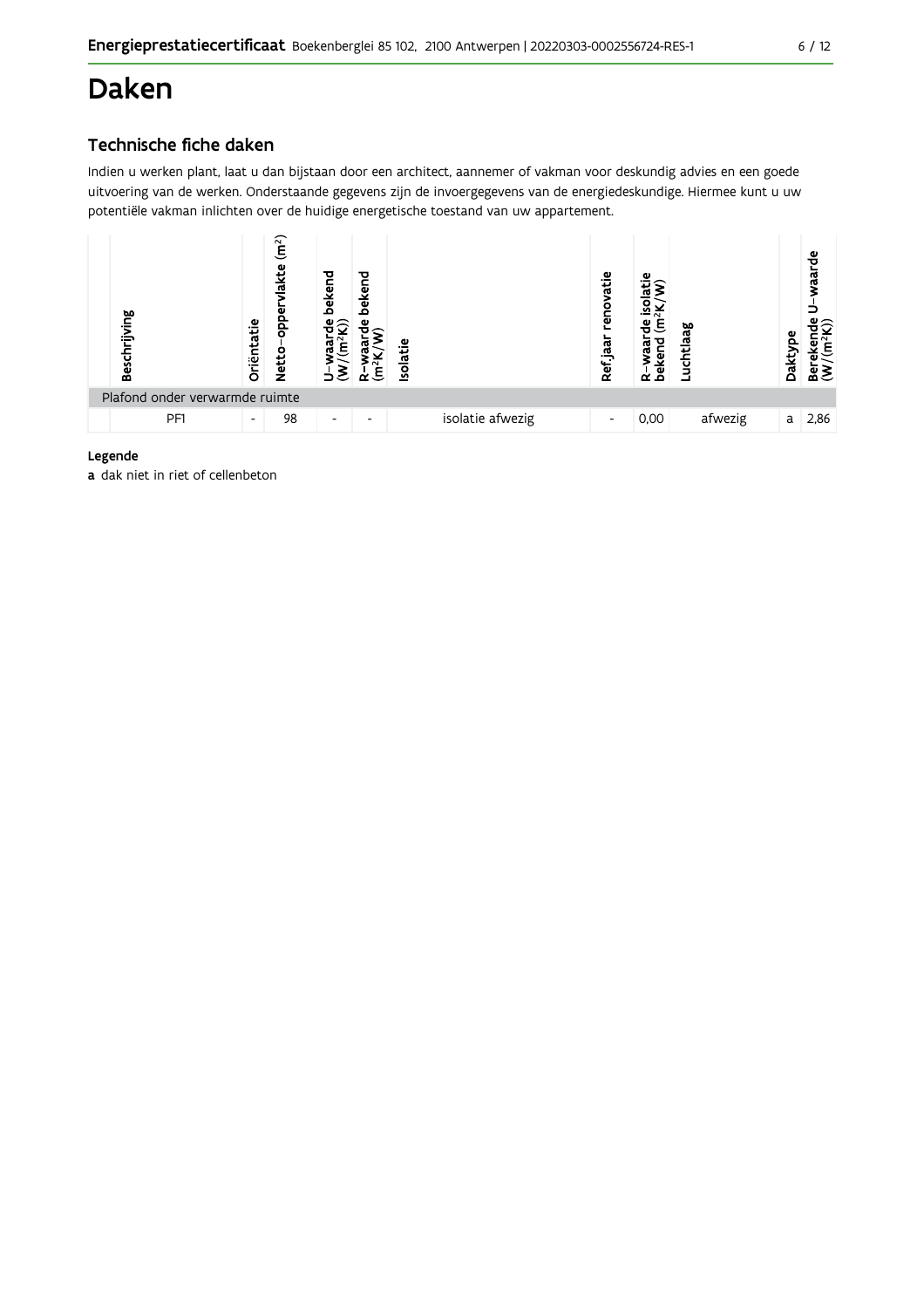## Vensters en deuren

### Technische fiche van de vensters

Indien u werken plant, laat u dan bijstaan door een architect, aannemer of vakman voor deskundig advies en een goede uitvoering van de werken. Onderstaande gegevens zijn de invoergegevens van de energiedeskundige. Hiermee kunt u uw potentiële vakman inlichten over de huidige energetische toestand van uw appartement.

|           | Beschrijving   | Oriëntatie | Helling   | (m <sup>2</sup> )<br>Oppervlakte | bekend<br>$U$ -waarde<br>(W/(m <sup>2</sup> K)) | Beglazing |           | Buitenzonwering | Profiel      | U-waarde<br>$\begin{array}{ll}\text{Berekende} \\\text{(W/(m²K))}\end{array}$ |
|-----------|----------------|------------|-----------|----------------------------------|-------------------------------------------------|-----------|-----------|-----------------|--------------|-------------------------------------------------------------------------------|
|           | In voorgevel   |            |           |                                  |                                                 |           |           |                 |              |                                                                               |
|           | VG1-GL2        | W          | verticaal | $\overline{7}$                   | $\overline{\phantom{a}}$                        |           | HR-glas a | ٠               | metaal therm | 2,84                                                                          |
| $\bullet$ | VG1-GL1        | W          | verticaal | 1,3                              | $\overline{\phantom{a}}$                        |           | HR-glas a | ٠               | metaal therm | 2,84                                                                          |
|           | In achtergevel |            |           |                                  |                                                 |           |           |                 |              |                                                                               |
|           | AG1-GL2        | O          | verticaal | 1,7                              | $\overline{\phantom{a}}$                        |           | HR-glas a | vaste bediening | metaal therm | 2,84                                                                          |
| $\bullet$ | AG1-GL1        | O          | verticaal | 1,8                              | $\overline{\phantom{a}}$                        |           | HR-glas a | vaste bediening | metaal therm | 2,84                                                                          |
| $\bullet$ | AG1-GL3        | O          | verticaal | 2,8                              | $\overline{\phantom{a}}$                        |           | HR-glas a | vaste bediening | metaal therm | 2,84                                                                          |

#### Legende glastypes

HR-glas a

Hoogrendementsglas bouwjaar < 2000

#### Legende profieltypes

metaal therm Metalen profiel, thermisch onderbroken

### Technische fiche van de deuren, poorten en panelen

Indien u werken plant, laat u dan bijstaan door een architect, aannemer of vakman voor deskundig advies en een goede uitvoering van de werken. Onderstaande gegevens zijn de invoergegevens van de energiedeskundige. Hiermee kunt u uw potentiële vakman inlichten over de huidige energetische toestand van uw appartement.



#### Legende deur/paneeltypes

**b** deur/paneel niet in metaal

#### Legende profieltypes

hout Houten profiel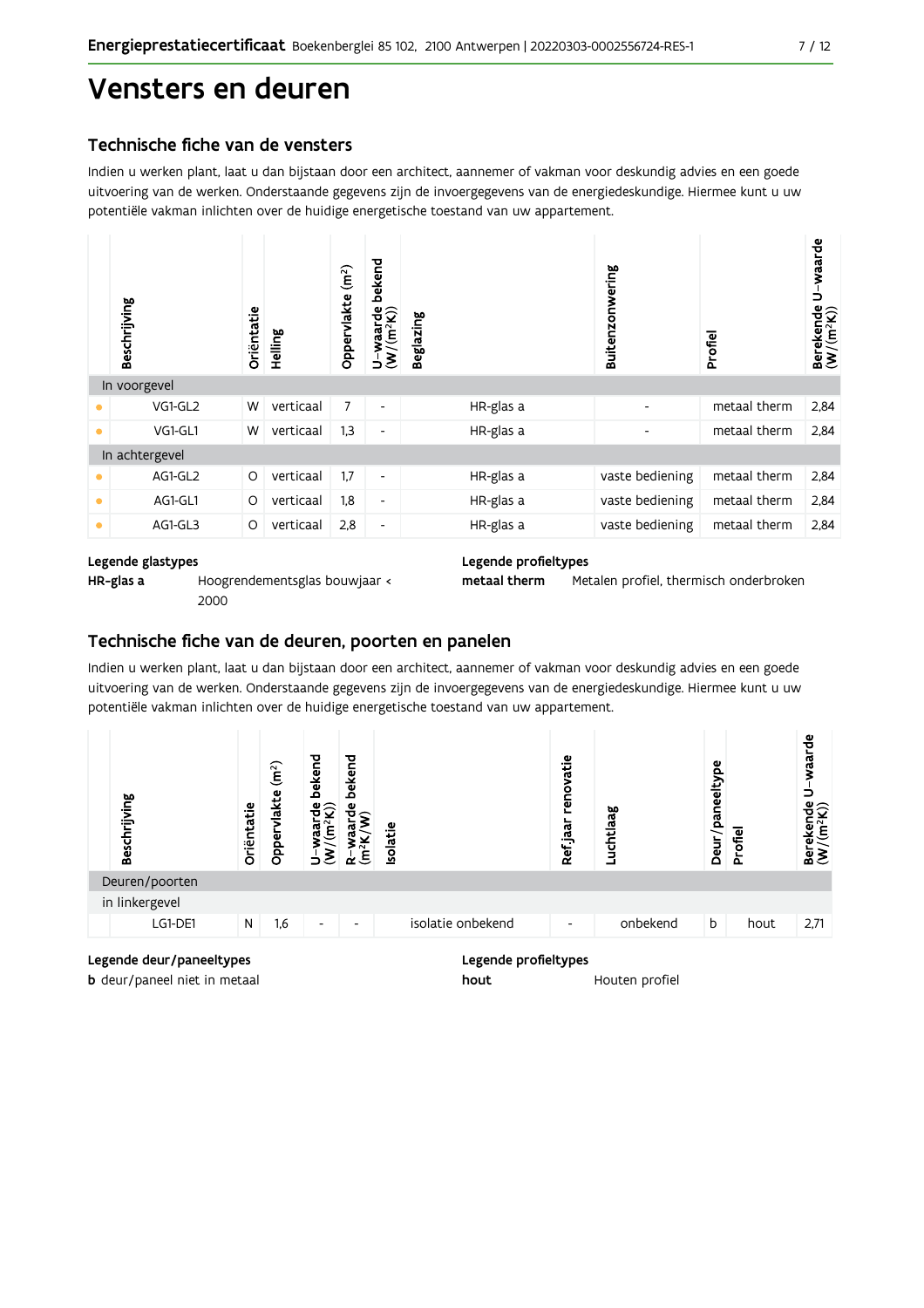## **Muren**

### Technische fiche van de muren

Indien u werken plant, laat u dan bijstaan door een architect, aannemer of vakman voor deskundig advies en een goede uitvoering van de werken. Onderstaande gegevens zijn de invoergegevens van de energiedeskundige. Hiermee kunt u uw potentiële vakman inlichten over de huidige energetische toestand van uw appartement.

|           | Beschrijving<br>Buitenmuur           | Oriëntatie | Netto-oppervlakte (m <sup>2</sup> ) | Diepte onder maaiveld (m) | U-waarde bekend (W/(m <sup>2</sup> K)) | R-waarde bekend (m <sup>2</sup> K/W) | Isolatie          | Ref.jaar renovatie       | Luchtlaag                 | Muurtype | Berekende U-waarde<br>(W/(m <sup>2</sup> K)) |
|-----------|--------------------------------------|------------|-------------------------------------|---------------------------|----------------------------------------|--------------------------------------|-------------------|--------------------------|---------------------------|----------|----------------------------------------------|
|           | Voorgevel                            |            |                                     |                           |                                        |                                      |                   |                          |                           |          |                                              |
| $\bullet$ | VG1                                  | W          | 8,3                                 | $\overline{\phantom{a}}$  | $\blacksquare$                         | $\overline{\phantom{0}}$             | isolatie onbekend | $\overline{\phantom{a}}$ | aanwezig<br>niet in spouw | a        | 0,96                                         |
|           | Achtergevel                          |            |                                     |                           |                                        |                                      |                   |                          |                           |          |                                              |
| $\bullet$ | AG1                                  | $\circ$    | 12,4                                |                           |                                        |                                      | isolatie onbekend | $\overline{\phantom{0}}$ | aanwezig<br>niet in spouw | a        | 0,96                                         |
|           | Muur in contact met verwarmde ruimte |            |                                     |                           |                                        |                                      |                   |                          |                           |          |                                              |
|           | Voorgevel                            |            |                                     |                           |                                        |                                      |                   |                          |                           |          |                                              |
|           | VG <sub>2</sub>                      | W          | 5,1                                 | $\overline{\phantom{0}}$  |                                        |                                      | isolatie afwezig  | $\overline{\phantom{0}}$ | afwezig                   | a        | 1,92                                         |
|           | Achtergevel                          |            |                                     |                           |                                        |                                      |                   |                          |                           |          |                                              |
|           | AG <sub>2</sub>                      | $\circ$    | 2,9                                 | ۰                         |                                        |                                      | isolatie afwezig  | $\overline{\phantom{a}}$ | afwezig                   | a        | 1,92                                         |
|           | Rechtergevel                         |            |                                     |                           |                                        |                                      |                   |                          |                           |          |                                              |
|           | RG1                                  | Z          | 43                                  | $\overline{\phantom{0}}$  |                                        |                                      | isolatie afwezig  | -                        | afwezig                   | a        | 1,92                                         |
|           | Linkergevel                          |            |                                     |                           |                                        |                                      |                   |                          |                           |          |                                              |
|           | LG1                                  | ${\sf N}$  | 41                                  | $\overline{\phantom{a}}$  | $\overline{\phantom{a}}$               | -                                    | isolatie afwezig  | $\overline{\phantom{a}}$ | afwezig                   | a        | 1,92                                         |

#### Legende

a muur niet in isolerende snelbouwsteen of cellenbeton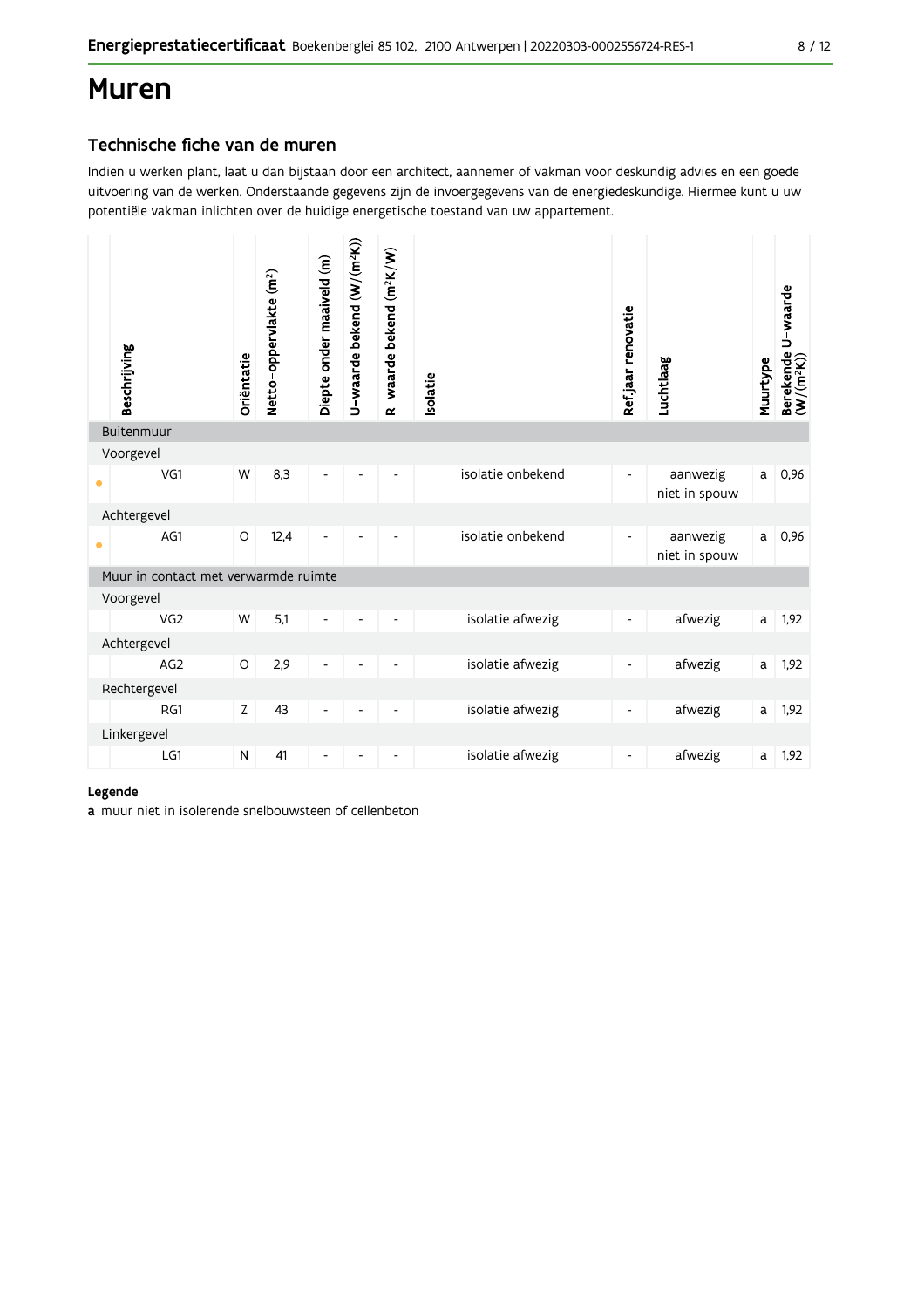## Vloeren

## Technische fiche van de vloeren

Indien u werken plant, laat u dan bijstaan door een architect, aannemer of vakman voor deskundig advies en een goede uitvoering van de werken. Onderstaande gegevens zijn de invoergegevens van de energiedeskundige. Hiermee kunt u uw potentiële vakman inlichten over de huidige energetische toestand van uw appartement.



#### Legende

a vloer niet in cellenbeton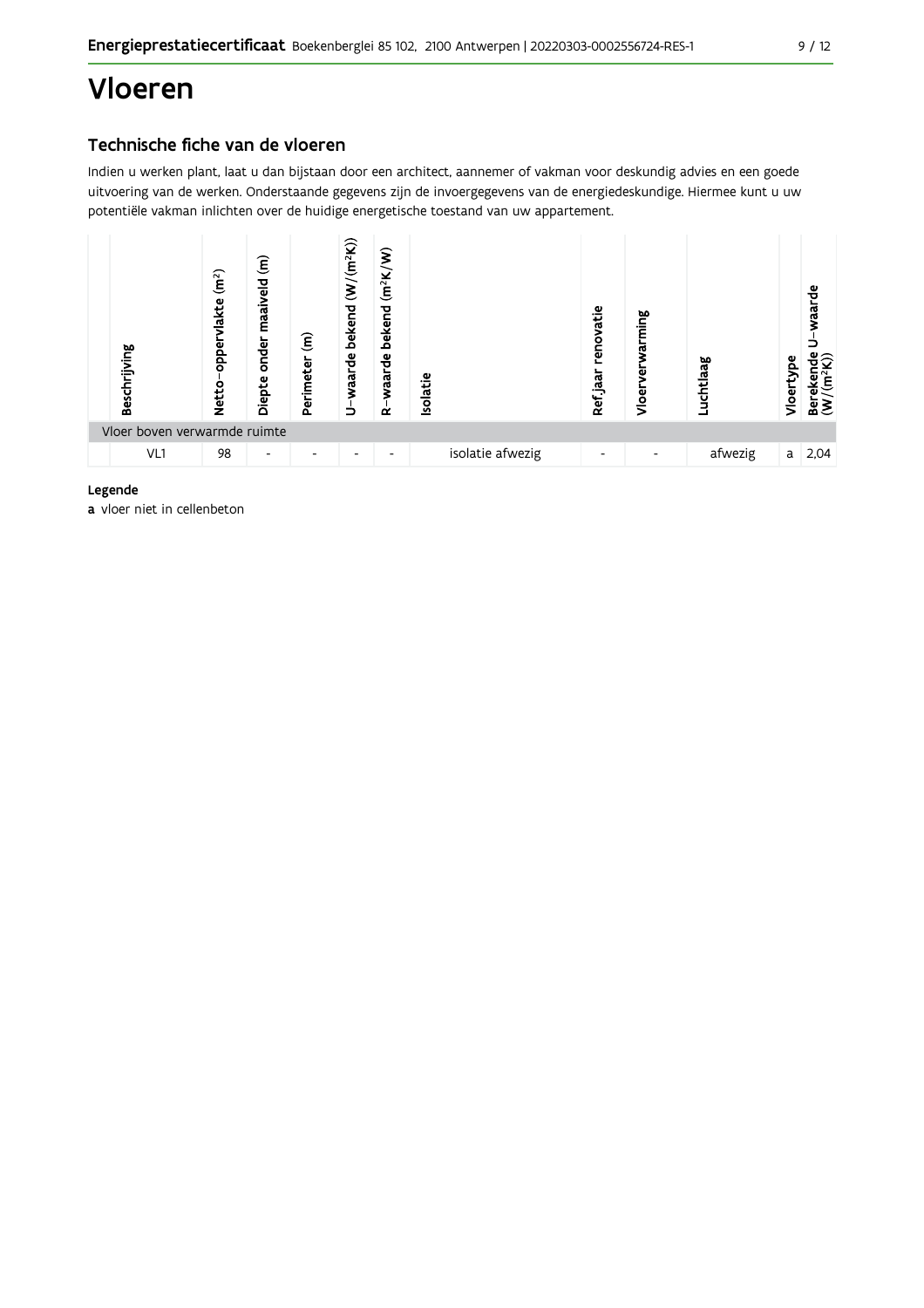## Ruimteverwarming

### Technische fiche van de ruimteverwarming

Indien u werken plant, laat u dan bijstaan door een architect, aannemer of vakman voor deskundig advies en een goede uitvoering van de werken. Onderstaande gegevens zijn de invoergegevens van de energiedeskundige. Hiermee kunt u uw potentiële vakman inlichten over de huidige energetische toestand van uw appartement.

## Installaties met één opwekker

|                                      | RV1                        |  |  |
|--------------------------------------|----------------------------|--|--|
|                                      | $\odot$                    |  |  |
| Omschrijving                         | wandketel vaillant en      |  |  |
|                                      | radiatoren                 |  |  |
| Type verwarming                      | centraal                   |  |  |
| Aandeel in volume (%)                | 100%                       |  |  |
| Installatierendement (%)             | 76%                        |  |  |
| Aantal opwekkers                     | 1                          |  |  |
| Opwekking                            |                            |  |  |
|                                      | $\odot$                    |  |  |
| Type opwekker                        | individueel                |  |  |
| Energiedrager                        | gas                        |  |  |
| Soort opwekker(s)                    | condenserende ketel        |  |  |
| Bron/afgiftemedium                   |                            |  |  |
| Vermogen (kW)                        | $\overline{a}$             |  |  |
| Elektrisch vermogen WKK              | $\overline{\phantom{a}}$   |  |  |
| (kW)                                 |                            |  |  |
| Aantal (woon)eenheden                | $\overline{a}$             |  |  |
| Rendement                            | 108% t.o.v.<br>onderwaarde |  |  |
| Referentiejaar fabricage             |                            |  |  |
| Labels                               | HR-top                     |  |  |
| Locatie                              | binnen beschermd           |  |  |
|                                      | volume                     |  |  |
| Distributie                          |                            |  |  |
| <b>Externe stookplaats</b>           | nee                        |  |  |
| Ongeïsoleerde leidingen (m)          | 0m ≤ lengte ≤ 2m           |  |  |
| Ongeïsoleerde combilus (m)           | $\frac{1}{2}$              |  |  |
| Aantal (woon)eenheden op<br>combilus | $\overline{a}$             |  |  |
| Afgifte & regeling                   |                            |  |  |
| Type afgifte                         | radiatoren/convectoren     |  |  |
| Regeling                             | pompregeling               |  |  |
|                                      | manuele                    |  |  |
|                                      | radiatorkranen             |  |  |
|                                      | kamerthermostaat           |  |  |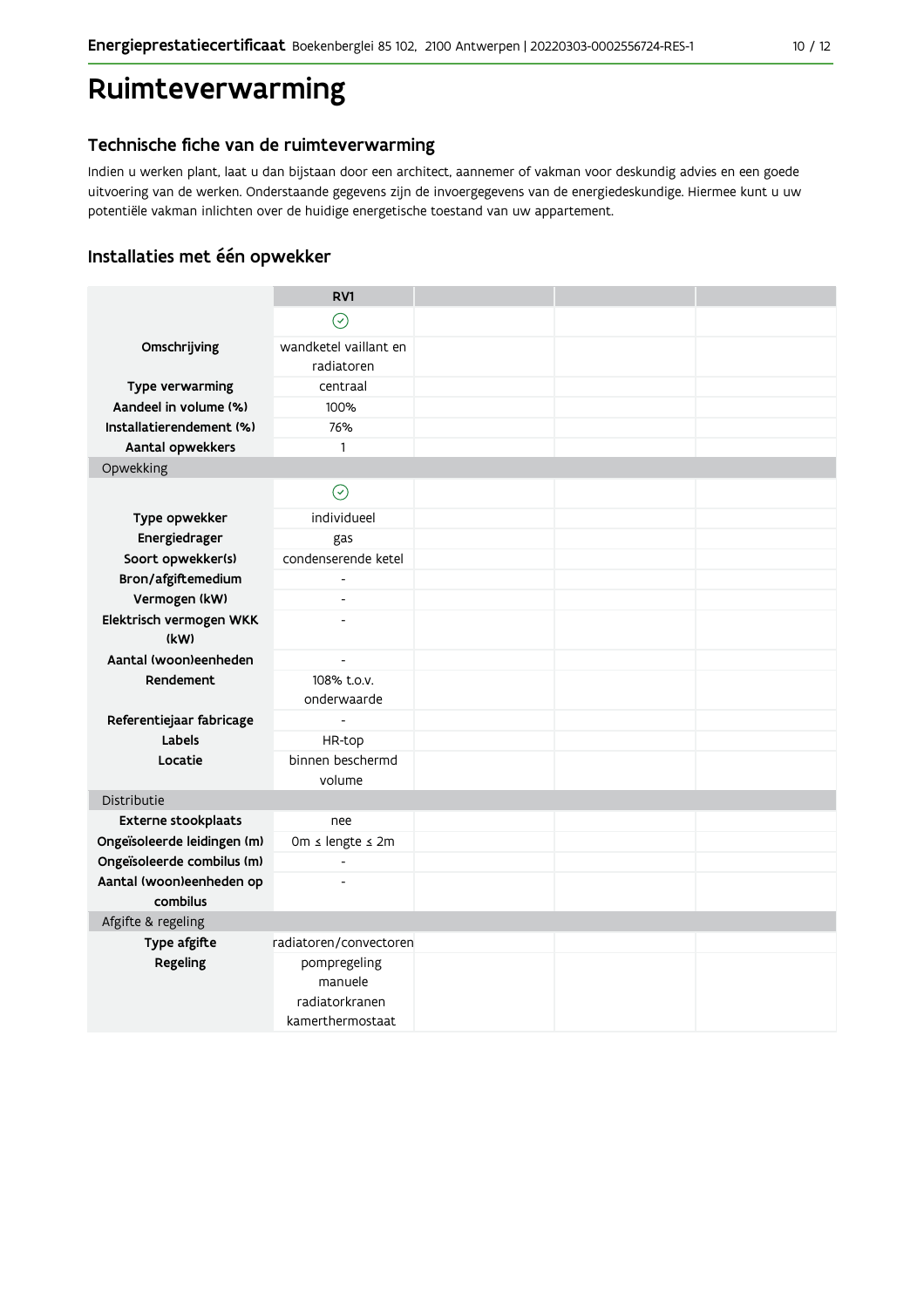## Overige installaties

#### Sanitair warm water



Uw appartement beschikt niet over een zonneboiler. Overweeg de plaatsing van een zonneboiler of warmtepompboiler. Daarmee kunt u energie besparen.

|                                    | SWW1                     |  |
|------------------------------------|--------------------------|--|
| <b>Bestemming</b>                  | keuken en badkamer       |  |
| Opwekking                          |                          |  |
| Soort                              | individueel              |  |
| Gekoppeld aan ruimteverwarming     | ja, aan rv1              |  |
| Energiedrager                      |                          |  |
| Type toestel                       |                          |  |
| Referentiejaar fabricage           | $\overline{\phantom{a}}$ |  |
| Energielabel                       | $\overline{\phantom{0}}$ |  |
| Opslag                             |                          |  |
| Aantal voorraadvaten               | $\circ$                  |  |
| Aantal (woon)eenheden              |                          |  |
| Volume (I)                         | $\overline{\phantom{0}}$ |  |
| Omtrek (m)                         |                          |  |
| Hoogte (m)                         |                          |  |
| Isolatie                           | $\overline{\phantom{0}}$ |  |
| Label                              | $\overline{\phantom{0}}$ |  |
| Opwekker en voorraadvat één geheel | $\overline{\phantom{0}}$ |  |
| Distributie                        |                          |  |
| Type leidingen                     | gewone leidingen         |  |
| Lengte leidingen (m)               | $\leq$ 5m                |  |
| Isolatie leidingen                 |                          |  |
| Aantal (woon)eenheden op leidingen |                          |  |

#### Ventilatie

99 Uw appartement beschikt mogelijk niet over voldoende ventilatievoorzieningen. Een goede ventilatie is echter noodzakelijk om een gezond binnenklimaat te garanderen. Overweeg daarom een ventilatiesysteem. Om energie te besparen, kunt u het best kiezen voor een systeem met vraagsturing of warmteterugwinning.

| Type ventilatie | geen of onvolledig |
|-----------------|--------------------|
|                 |                    |

#### **Koeling**

 $-\bigcirc$ Uw appartement heeft kans op oververhitting, ondanks de aanwezige zonwering. Vermijd de plaatsing van een koelinstallatie, want die verbruikt veel energie. Bekijk of andere maatregelen mogelijk zijn om oververhitting tegen te gaan: 's nachts intensief ventileren, bijkomende zonwering ...

| Koelinstallatie | afwezig |
|-----------------|---------|
|                 |         |